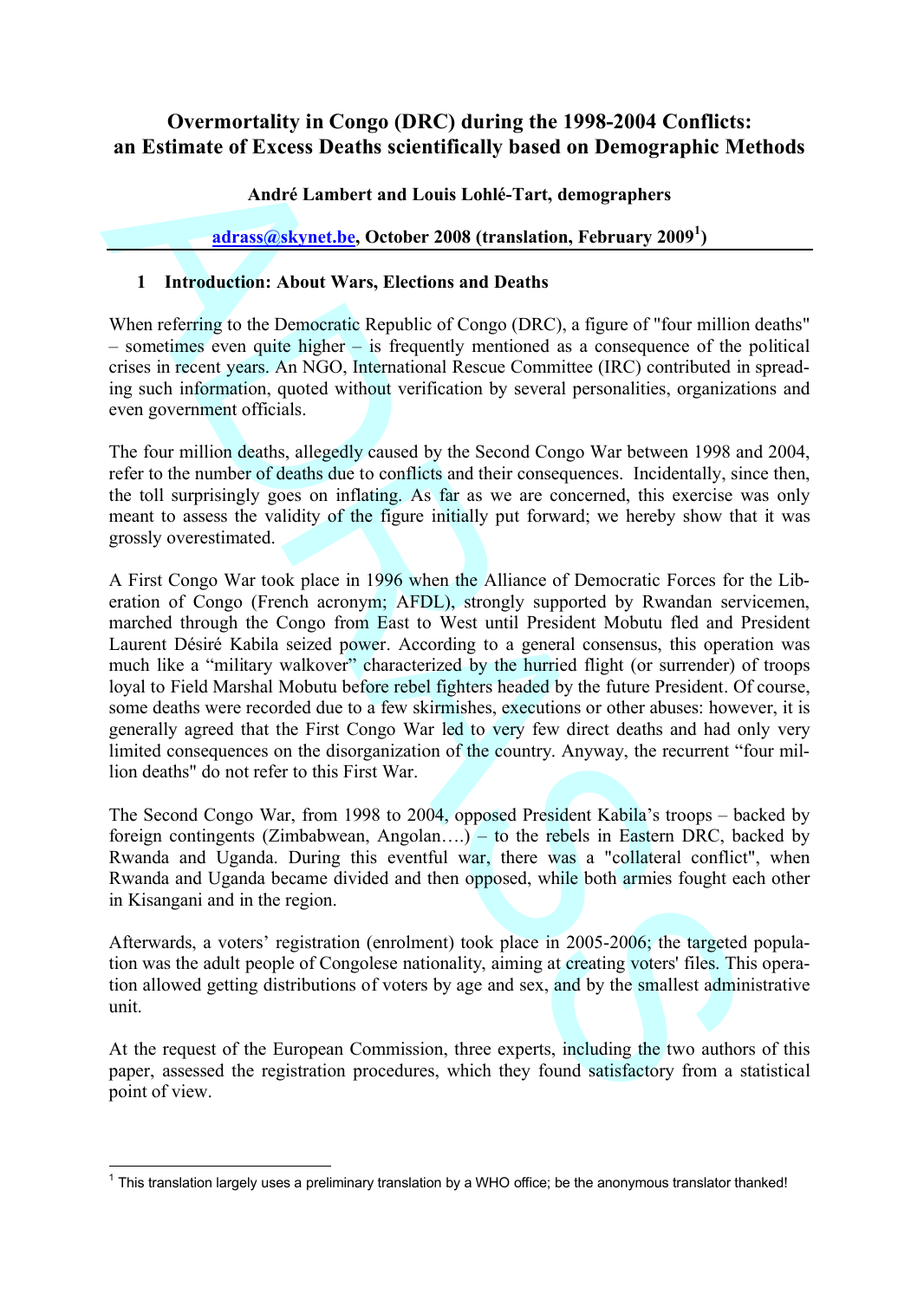The experts also carried out a dynamic reconstitution of the population distributed by sex and age first since 1984, year of the last population census, and then since 1956. Such reconstruction looks exactly like a classical demographic projection ("prospective"), but for the fact that it applied on the past.

tion luoks coach) Fix a classical demographic projection ("prospective"), but for the taplind on the past.<br>
The main of the state of the reactios, the Commission requested an embango of<br>
teaching the prospective projectio Given the sensitive nature of the exercise, the Commission requested an embargo on the release of data relating to population size estimated for 2005. We totally agree with the rationale behind this embargo and will thus not provide herein data on population size. The only absolute figures provided will be the estimated numbers of deaths. Otherwise, only population percentages or vital statistics indicators (e.g. life expectancy) will be produced. But, for the calculations needed for preparing this paper, we constantly used the actual data regarding the population distributed by sex, age, province and district of the DRC; they include 2005 data (voters' registration), as well as the row of data computed from 1956 to 2005 (dynamic reconstruction).

The reconstruction exercise, indeed, enabled us to estimate precisely the country's population according to sex and age since 1956 and according to region (that is, for each province and, within each of them, for districts) since  $1984<sup>2</sup>$ . Consequently, it was easy to estimate the number of deaths occurring in DRC during the period of unrest and to question the relevance of the claims that the wars and their consequences left four million people dead.

It is clear that not all the deaths during the period were caused by the conflicts. It is also clear that the "four million deaths" under discussion always include not only those who died in the fighting (be they regular soldiers or not) but also all other victims – who were many more than the "fighters" – as a result of disruption in hospitals, distribution networks, farm work, etc.

Questioning an assertion like "four million deaths in the DRC" may seem irrelevant or even improper. In fact, we intend to fight against any kind of revisionism – both that which deny humanitarian disasters and that which get hold of disasters; for good reasons (mobilize aid; but possibly to the detriment of other crises?) or bad ones (incitement to hatred between nations and/or ethnic groups). But let us be clear here: although, according to our estimates, the conflicts in the DRC caused much less deaths than the alleged four million, their number is anyway an excess!

In the next paragraphs, we will present first the results of the voters' registration and then the outcome of our population reconstruction exercise.

Afterwards, we will demonstrate the perfect fit between the reconstructed population and the registered people. Such similitude will lend credibility not only to the size of the population computed for 2005 but also to the hypothesized parameters of mortality and fertility that underpinned them. Such knowledge of vital trends, especially those related to mortality levels, will enable us to dismiss out of hand the belief that there were four million deaths.

<sup>2</sup> The administrative set-up of the Belgian Congo in 1956 and the degree of disaggregation of data did not make possible to go further backwards into the past, while keeping a reference to the current administrative structure of the country.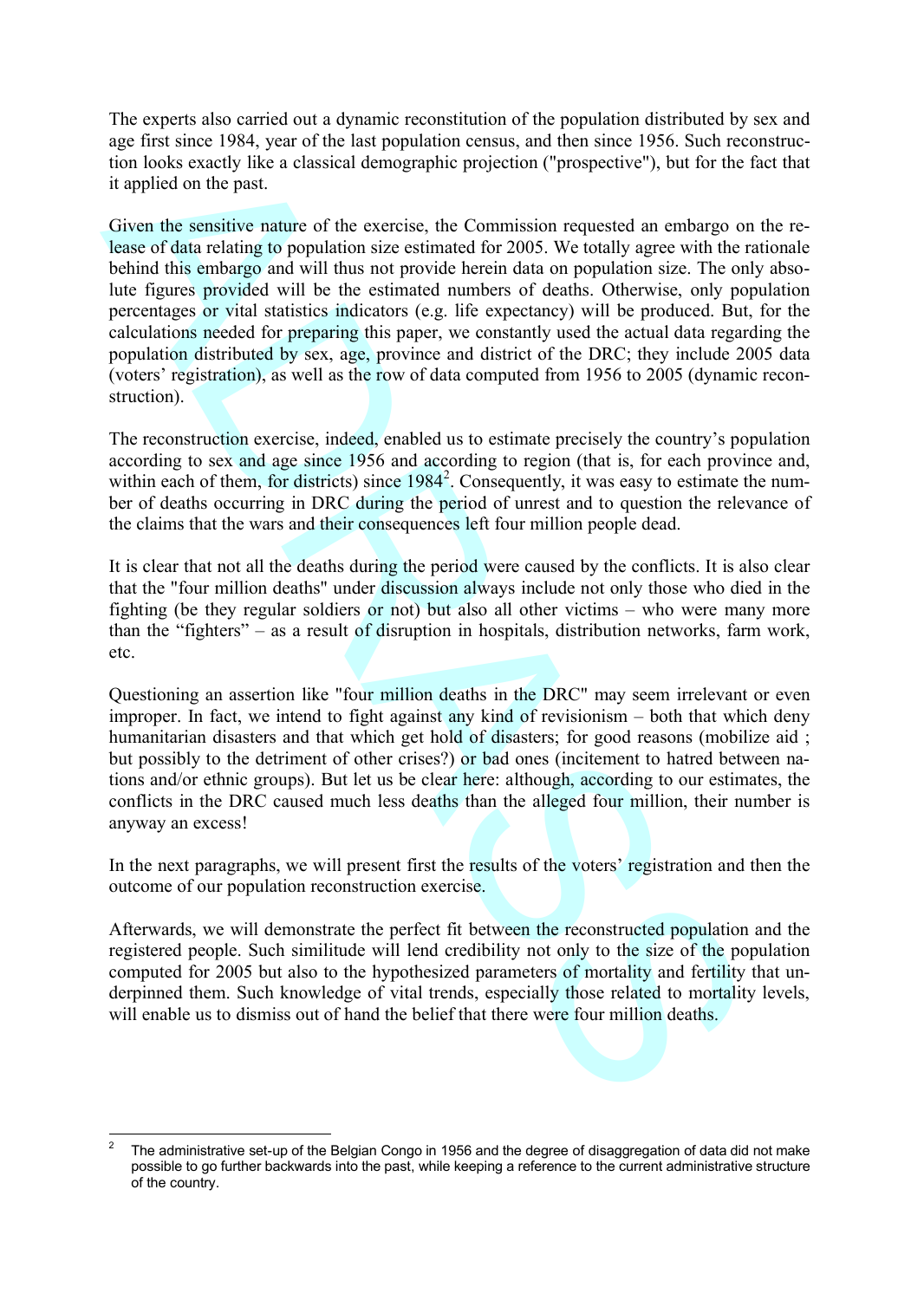#### **2 Voters' registration**

2 Voters' registration<br>We worked on the voters' encolment for the 2005 and 2006 election schedule (constructed<br>in correction are generated and particularity clearing the constrained in<br>the operation was estimated and part We worked on the voters' enrolment for the 2005 and 2006 election schedule (constitutional referendum, presidential and parliamentary elections; local elections were later scheduled). The operation was carried out between July 2005 and February 2006, using a highly decentralized mechanism covering the entire national territory with some 9,000 fully computerized offices or "Registration Centres". In concrete terms, there were five successive "rounds" covering first Kinshasa and then two or three provinces at a time (the administrative map in force at that time comprised eleven provinces, including Kinshasa); these arrangements were made for optimizing logistics and had only a very limited impact on the results, especially as far as we are concerned. It should be emphasized that enrolment is legally mandatory for all Congolese aged eighteen and above; its legally binding aspect is obviously not very relevant given that there is no legal device actually enforcing such obligation. However, it was everywhere observed that citizens actually were highly mobilized and motivated to register, due to two major factors: the people's desire to have elections, and the additional advantage offered by the electoral law by which a voter's card serves as an identity card. Some influential politicians attempted to sabotage the electoral process by calling on voters to boycott registration; nevertheless, the analysis of the number of registered voters showed that the call had no massive impact.

Let us stress that, trying to highlight population deficits between observed (voters' registration) and expected data (prospective simulations), we may take the various gaps to mean excess mortality. In this case, we may observe some underenumeration (i.e. people missing from the electoral head count); since we think the operation was reasonably close to exhaustivenesses, "evaders" like boycotters are not counted (by definition!) and may thus be mistakenly confused with excess deaths. We can however dread an opposite effect, "rigging" by people not supposed to appear on voters' lists, like foreigners and people under 18. Detailed analysis show that such "rigging" had just a limited effect and that young people "promoted" to adults are clearly identifiable. Moreover, all monitoring and analysis elements show that these excess youths can easily be isolated; the phenomenon, common throughout the country, did not however constitute a genuine rigging attempt but simply an "early" massive registration to ensure ownership of an identity card: nobody would guess if – nor when – another registration (or even a mere update) would take place.

The technical validation of the enrolment involved complex analytical procedures based on the specific characteristics of data flows in the global enrolment process, briefly outline hereafter:

Individual data, as appearing on voters' cards (names of the voter and his parents, sex, date and place of birth, current residence and elementary biometric data [photograph and one fingerprint]), are stored on computer hard disk drives, complemented with automatic unique identifiers, not accessible to operators. From this moment, the information follows two distinct channels which will remain completely independent from the start to the end of the process:

 Individual data are systematically consolidated and saved on CD-ROMs daily; weekly and at the close of a registration office. At least a copy of the completed CD-ROMs had be sent by Registration Centres through a hierarchical pyramid of local and regional offices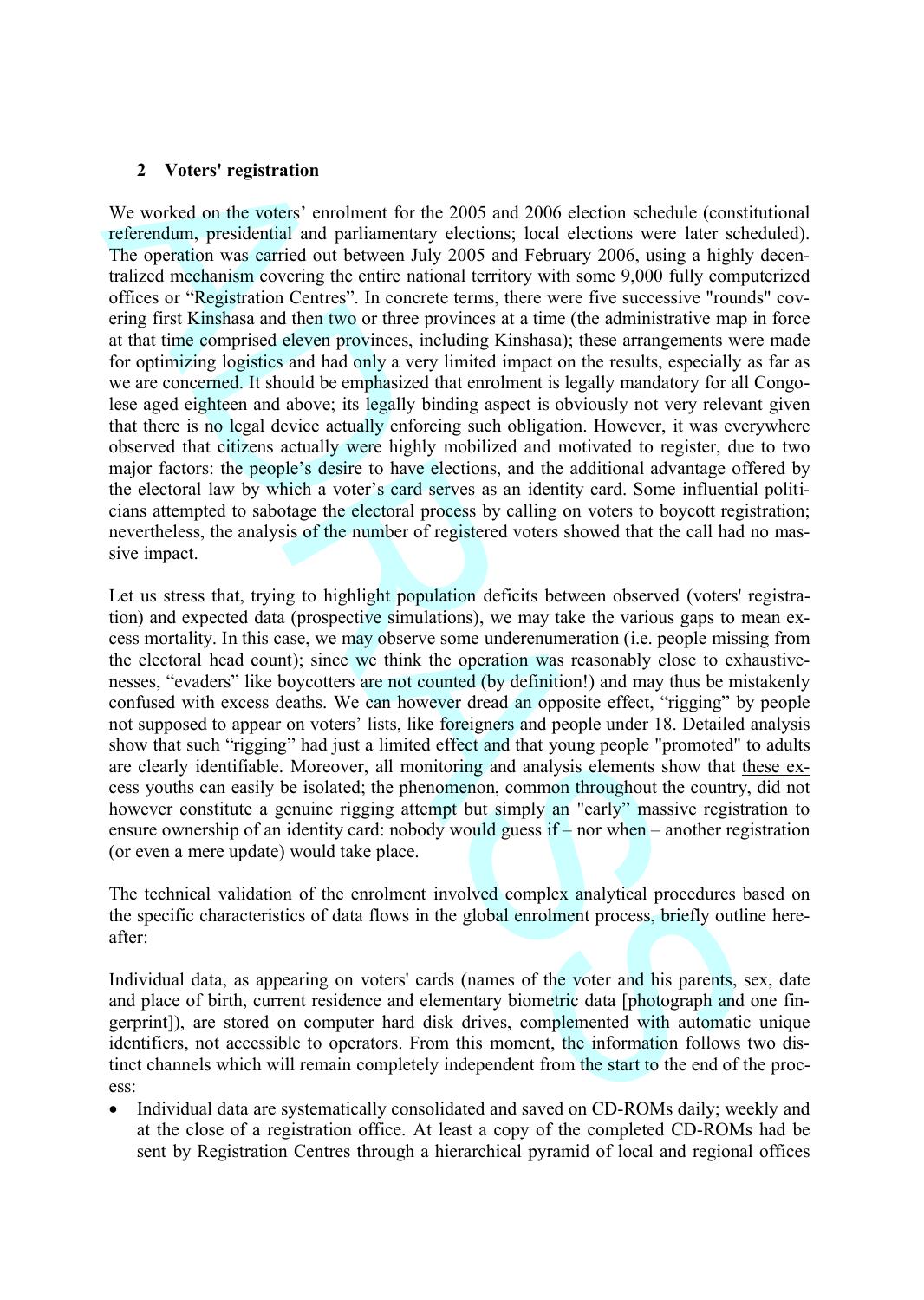up to the National Treatment Centre  $(CNT<sup>3</sup>)$  set up within the premises of the Independent Electoral Commission (CEI) in Kinshasa and managed with UN technical assistance.

- Everyday, or "as often as possible" where field conditions are more constrained, heads of Registration Centres communicate the number of cases treated during the day (or since the previous call) in their centres to the local offices; such aggregate information is usually communicated immaterially (by phone) following the same hierarchy as above, right to the National Technical Secretariat (STN), also located within the premises of the CEI and under the direct responsibility of the Congolese technical officials.
- It is relevant to note that at no point was aggregate information used to check the figures carried by the CD-ROMs – neither were the CD-ROMs used, even roughly, to confirm or invalidate aggregate figures. Although such information split undermined the efficiency of the operation, it was particularly welcome for our technical works, as it guaranteed the independence of each of the sources; aggregate information was indeed communicated under the form of a declaration of daily activities and could of course not be considered as "contaminated" by an eventual further examination of the final CD-ROM – which was anyway not technically available to heads of Registration Centres). The presence of "two independent sources" is a classical great opportunity for any data validation.

Details of the experts' work aiming at the final data validation are of course under embargo; we however have the right to state that a thorough multi-step date processing managed to resolve nearly every error identified by a first analysis of the files coming up from the field (several millions of errors due to incorrectly sorted or codified data, to mistakenly routed ones, as well as to incorrect consolidations and to hardware breakdown and software failures in the field). On the other hand, it was possible to dismiss the fear of "rigging" with multiple registrations of many voters: extremely heavy technological methods for detecting double fingerprints (only partially applied) and more basic but always efficient methods (coupling of individual characteristics) both converged to show that the cases of fraudulent registrations were negligible – a few thousands out of the over 25 000 000 voters.

Freerodic, or "as other assumed when the sugged where the signal control to the system of the system of the system of the system of the system of the present standard particle particle of the system of the system of the s The above described approach constituted an "internal data criticism" which only takes into account the contents of data and their collection and transmission processes. Briefly speaking, this criticism leads to the conclusion that, generally, electoral rolls were drawn up in a serious and transparent manner, with little doubts about the honesty of a vast majority of the people registered. Admittedly; pure demographic analysis (examination of the breakdowns by sex and age) reveals significant imperfections; but they are on the whole not worse than those of a so-called "scientific population census": in summary, people answered as they could, and those who did not know their age gave only approximate information, strictly within the standards for that kind of population. It can also be rightly concluded that there were no clear cases of "rigging": the only way for getting a fake but acceptable age structure would be to have in the field a coordinated army of competent demographers capable of real-time invention of individuals constituting a demographically correct population… Other indicators like the comparison between the place of birth and place of registration did not reveal either any "pocket" of abnormalities which could point to fictitious registrations.

#### **3 Population Reconstruction**

A population reconstitution resembles a prospective (or forecast) exercise focused on the past: in practice, it starts from a population distributed according to sex and age at a given moment

 $3$  Acronyms hold for the official names of these institutions (in French).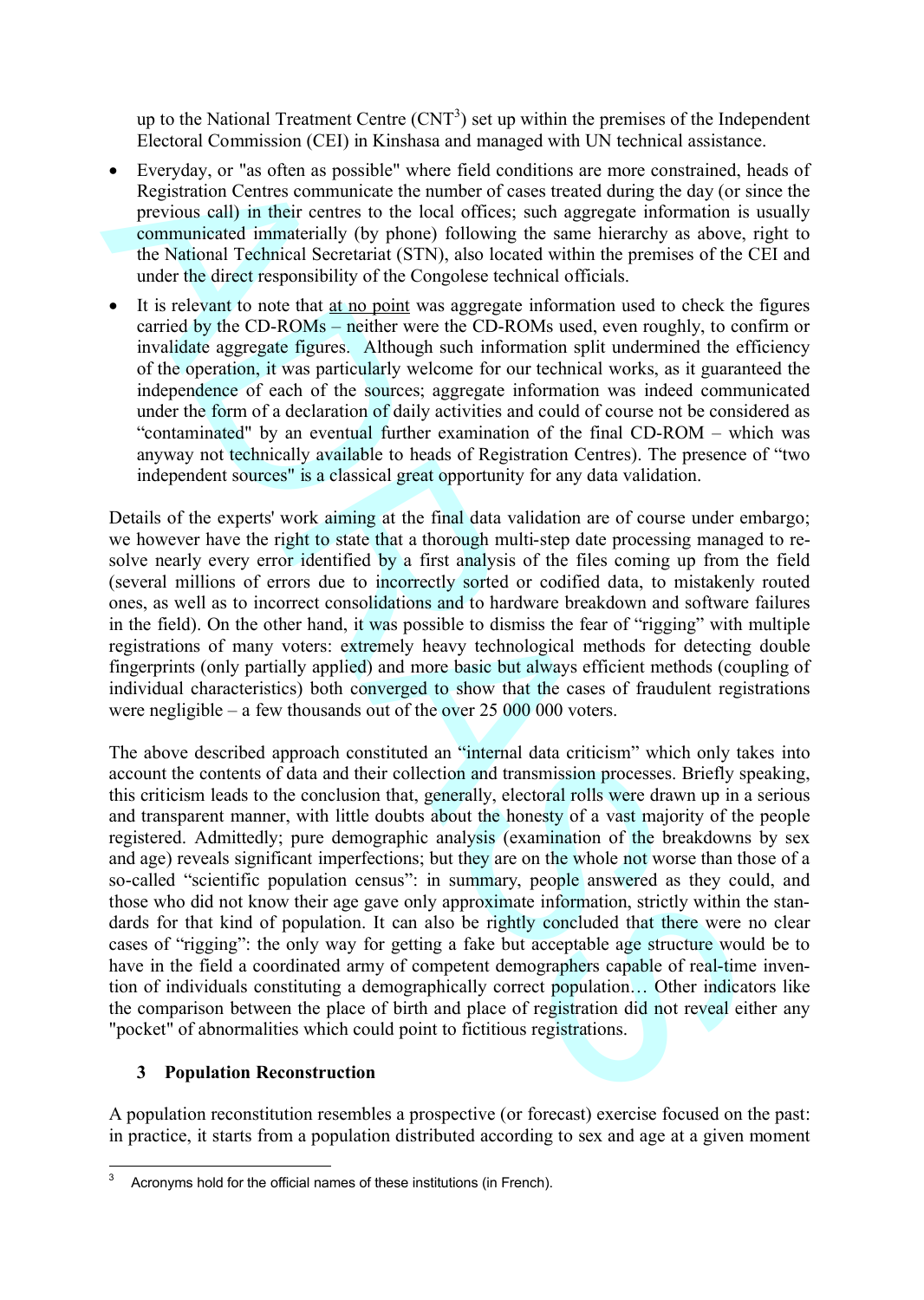in the past; for each simulated year, are applied constant or variable sex- and age-specific rates and/or probabilities of mortality, fertility and migration; the purpose is to produce for a given final year an estimate of the population disaggregated by age and sex, which will be the closest possible to the real population in that year.

In the specific case of our "prospective of the past" of DRC, we first of all focused on the detailed distributions by age and sex of the 1984 census (the last census conducted in the country). Mortality and fertility estimates for the period between 1984 and 2005 are those published by the United Nations (most of them were carried out by Congolese demographers). External migration balance (net difference between flows of in- and out-migrants) is manifestly low and has not been taken into account.

With regard to the exercise aiming to assess the completeness of voters' registration and their distribution by age and sex, we were interested only in people of Congolese nationality. In 1984, they represented about 95% of the total population of each age group, at the national level: there are however large regional differences, taken into account by the exercise for each province.

To correctly carry out this reconstruction exercise, we proceeded as follows:

- Firstly, we converted the 1984-2005 overall estimates for mortality (life expectancy) and fertility (number of children per woman) into detailed figures by age slices of one year (and by sex; for mortality data). It is well known that mortality and fertility estimates are generally quite robust, even when carried out in countries with incomplete statistics: demographers use several auditing techniques applied to the partial available observation, together with a wide set of "model life tables" designed for various sub-regions in the world (for example: tropical Africa does not have the same mortality rates as Sahelian Africa). Demographers thus transform these overall estimates into probabilities and rates per sex and age. That was done and we produced a first reconstruction for the period 1984 -2005.
- anado repobblishes of mortality, fertility and magnation; the pupse is to product<br>and the paper and the paper and the paper of the population disaggregated by age ond sex, which will<br>closest possible to the real population However, some doubt remained: could the distribution by age and sex produced by the 1984 census be accepted as such? In other words, how accurate was this census? Facing an undecided answer to this question, we then decided to broaden the bounds of the reconstruction exercise by starting it as far back as possible – in 1956, reference year of the first major population survey in the Congo, conducted by A. Romaniuk. Some would object that, already in 1956, the quality of the survey left much to be desired. However, there is a general consensus among demographers as to the global quality of that survey. But be that as it may, beginning with 1956 we produced for 2005 a population 91% of whom were born after 1956. So, the possible population errors of 1956 had no major impact in 2005. On top of that, we have to consider that reconstruction year by year follows a path passing close to some "landmark", particularly the size AND distribution by age and sex produced by the 1970 administrative census and the 1984 general census; we are then sure the reconstruction quite well reflects the past demographic dynamics of the Congolese population.

Finally, the reconstitution exercise starts in 1956 and crosses between this date and 2005 the following "landmarks":

 A. Romaniuk's demographic survey centred on 1956 from which he published his thesis ("La fécondité des populations congolaises", Mouton, Paris/The Hague, 1967).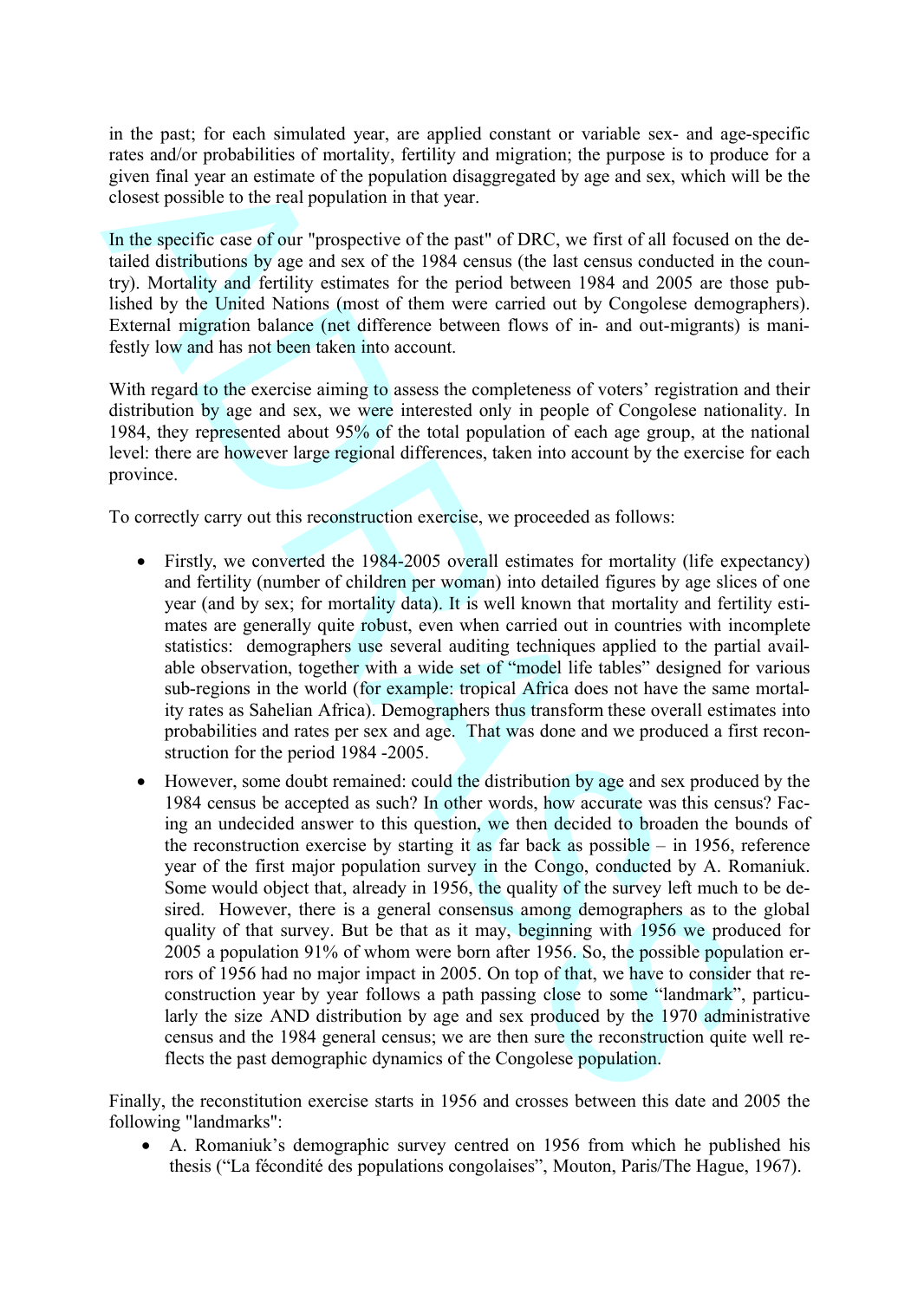- Koni Botoke Bongoma's PhD thesis, further analysing 1956 data ("Population trends") in Zaire and their implications  $1885 - 2005$ ", Australian National University, Canberra, 1979)
- The 1970 administrative census.
- Data from the EDOZa survey, centred on 1976 ("La synthèse des Etudes Démographiques de l'Ouest du Zaïre 1974-1977", Louvain-la-Neuve, 1978).
- The 1984 census.
- UN 1984 2002 estimates
- ADRASS estimates of the Congolese population in 2005, based on the 1984 census.

#### **4 Convergence between population size estimated through the reconstruction and from voter registration**

At the end of the first reconstruction exercise (from 1984 to 2005), age pyramids were drawn for 2005 and checked against those of registered voters. Figures 1 (by age) and 2 (by age group) show, for the whole country, differences between the populations reconstructed in a "prospective" way and observed through voters' registration.

6 Km Booke Bongoms is PhD thesis , future analysing 1956 data ("Population"<br>in Zaric and their mplications 1885 ~ 2005". Australian National University<br>because the HD/26 auresy cented on 1976 ("H a symblec des Fud<br>min for Figures 1 and 2 show that both approaches produce very similar results except around the age of 18 years. This discrepancy is mainly due to persons below 18 years, registering as voters, by declaring an age of 18 or 19, in order to become voters or, most likely, just to receive an identity document. It should indeed be recalled that for decades in the DRC, there is no or no longer any civil registration system, nor population files or registers; and, for most people, it is very often useful or necessary to hold at least one piece of paper that serves as an administrative document. Figure 1 presents the differences per year of age between the registered and reconstructed populations. Figure 2 presents the same results after grouping in 5 year age groups, in order to enhance the legibility by eliminating the "noise" caused by age declaration errors. Of course, the number of voters is usually lower than the corresponding number of people because not everybody registered (underregistration).

The convergence presented in figures 1 and 2 was checked for each of the provinces and almost all the districts of the country (except for a few urban districts like the cities of Bukavu and Zongo where migration – unknown but measurable through reconstruction – prevents the obtainment of an immediate convergence).

Figure 2 clearly shows that voter registration "errors" are only sizeable among youngsters up to 20. We may mischievously notice that young women more easily lie about their age than young men, probably because the presence of an offspring makes them to be seen as "respectable mothers" and therefore as adults.

The very close convergence between both exercises – the reconstruction based on 1984 data and the 2005 enrolment – constitutes a reliable cross-validation of their quality. It is indeed unthinkable that such convergence is coincidental for the following two reasons explained before:

 Registration data were collated from two different administrative procedures, leading to strong internal control.The reconstruction exercise is under constraints from the 1984 population distribution by age and sex and the later "landmarks".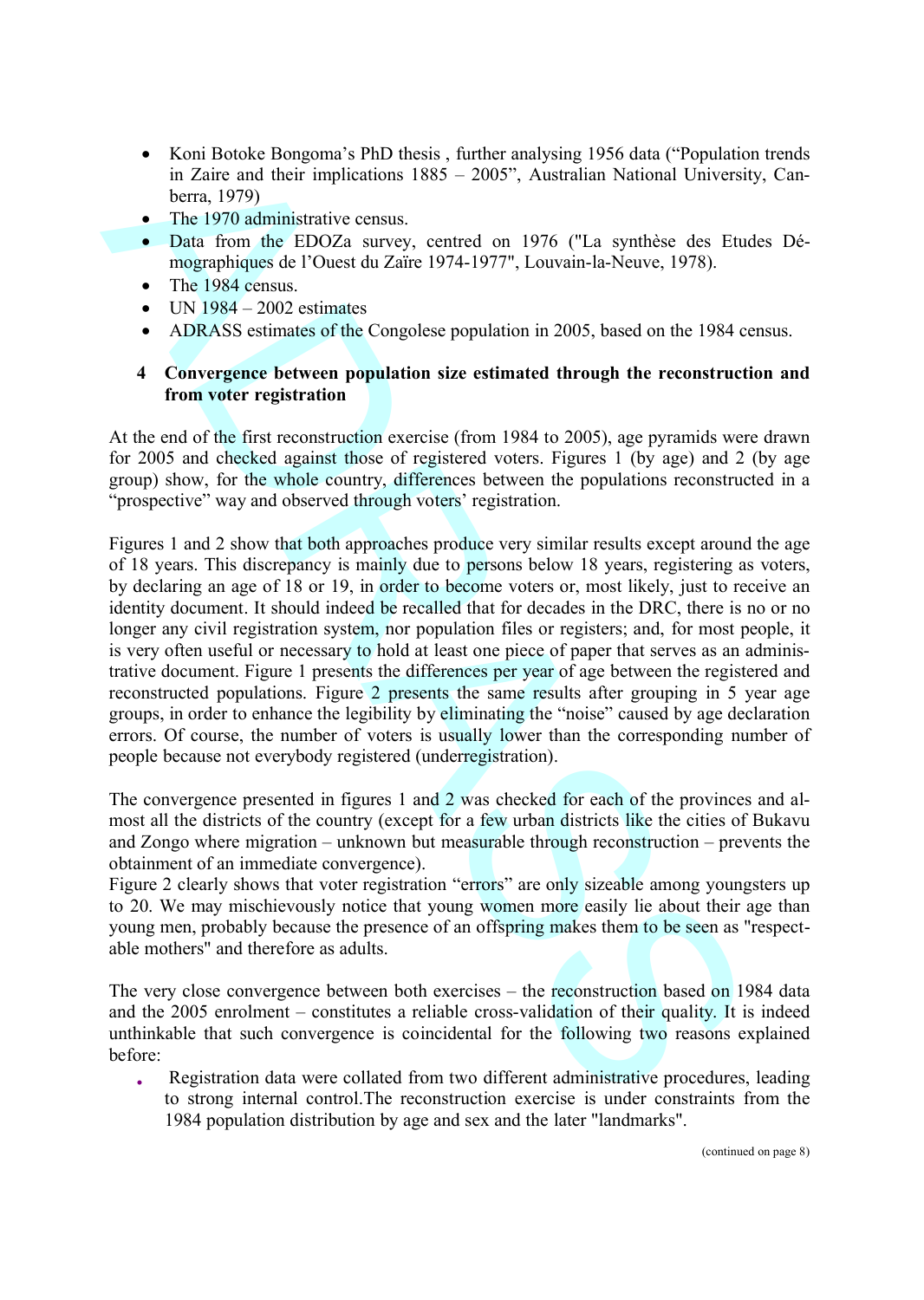Figure 1: Differences between age structures of the reconstructed population and the registered voters, by  $age<sup>4</sup>$ 



Figure 2: Differences between age structures of the reconstructed population and the registered voters, by 5 year age groups



<sup>4</sup> The "differential pyramids" display only **differences** between two compared pyramids; when the compared population (here, voters) exceeds the reference population (here, the simulated demographic population), the excess appears in red; conversely, when the compared population is exceeded by the reference one, the gap appears in blue.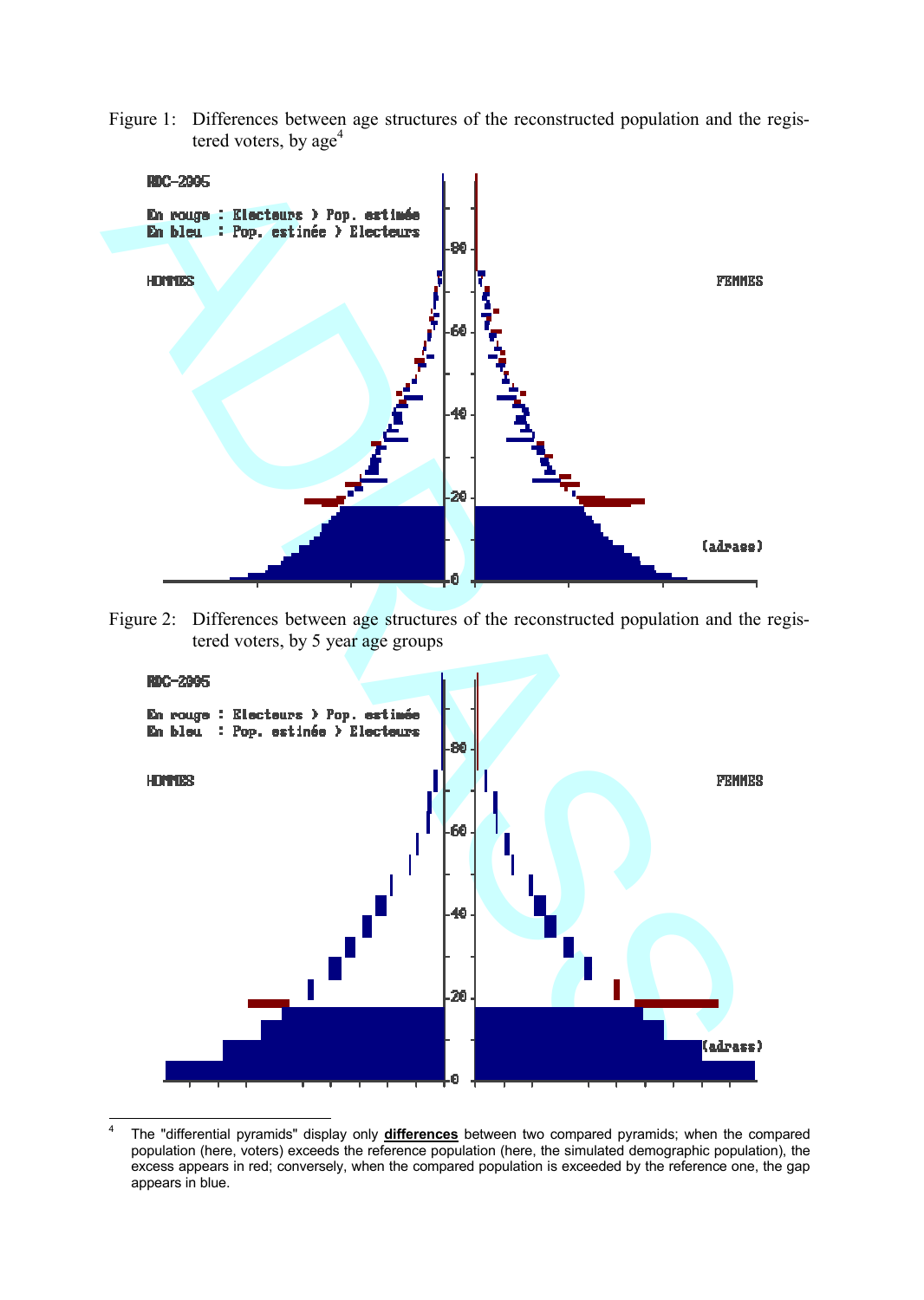Just to be on the safe side in terms of reliability, we still had to check the quality of the 1984 census data, as mentioned earlier, by running a reconstruction starting from 1956 onwards.

Figures 3 and 4 compare the population structures as reconstructed for 1970 and 1984 with the census results of those years. The pyramids are "differential pyramids", as explained in note 4, p.7, and, for the sake of legibility, we show only pyramids by 5-year age groups.

Figure 3: Differences between age structures of the reconstructed population (from 1956) and the enumerated population at the 1970 administrative census, by 5 year age groups.



For argument's sake, let us consider in Figure 4 the differences observed in 1984 between the 1984 census and the reconstruction exercise carried out on the basis of 1956 data. There is near-perfect equivalence! And yet, in 1984, people born after 1956 already constitute 70% of the total population. This percentage is obtained by the yearly calculation (between 1956 and 1984) of detailed data (per single year of age), derived from applying rates and probabilities, which are themselves the translation of overall mortality and fertility parameters estimated by Congolese demographers and their colleagues from United Nations at some moments during the analysed period. Thanks to the total independence of both these convergent sources, we are therefore able to:

 Validate the sex and age distribution of the 1984 census.Accept the mortality and fertility levels and trends estimated by UN and/or Congolese demographers between 1956 and 1984.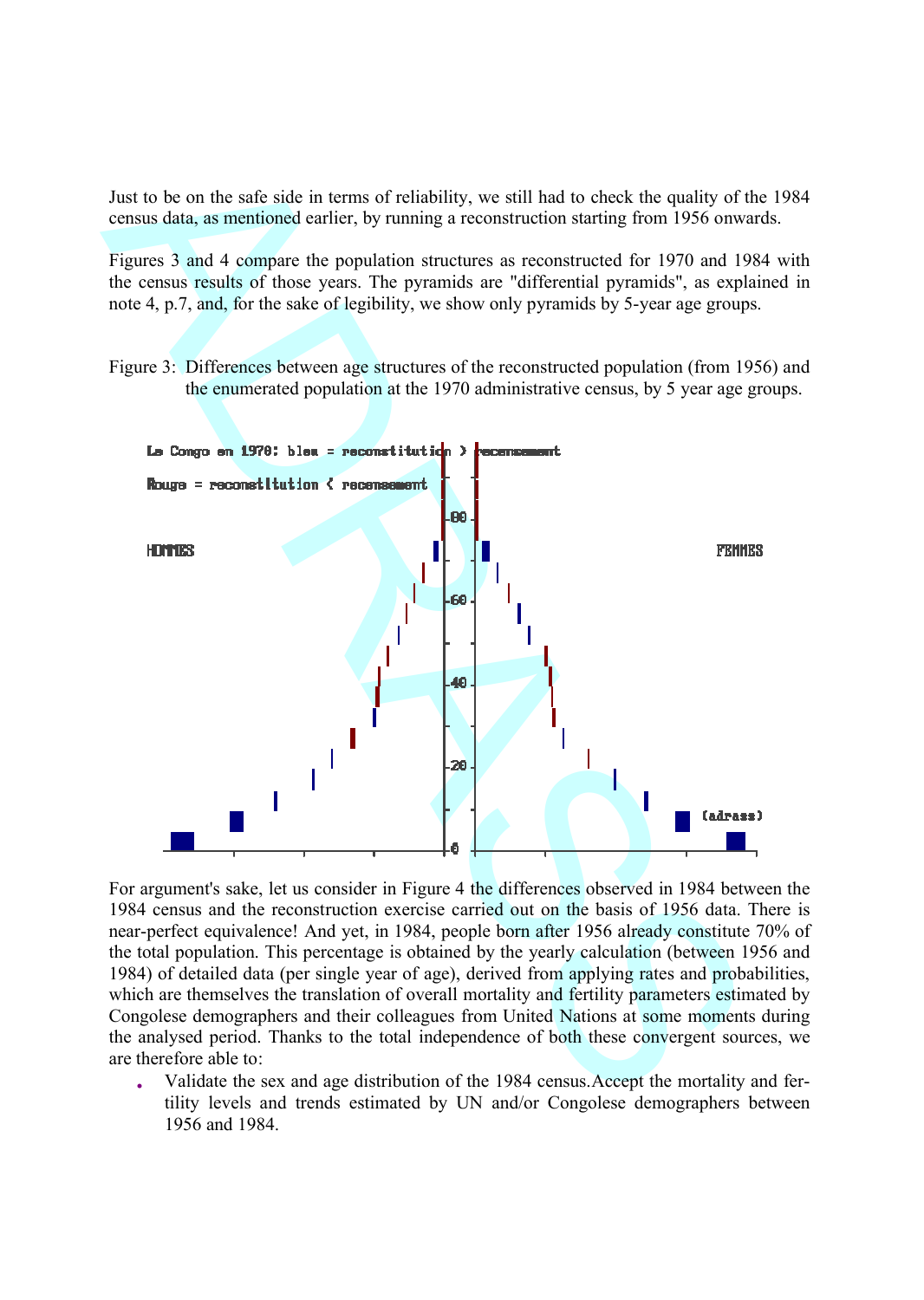Figure 4: Differences between age structures of the reconstructed population (from 1956) and the enumerated population at the 1984 "scientific" census, by 5 year age groups.



Finally, Figure 5 (page 10) shows the minute differences between both reconstructions; from 1956 and from 1984. It definitively dispels any doubt about the reliability of the 1984 census and the truthfulness of the convergence between reconstituted populations (be it from 1956 or 1984 is no longer relevant) and enrolled voters.

By way of conclusion,

 from the close similarity in 2005 between the "long" (since 1956) and the "short" (since 1984) reconstructions,and from the near-superimposed populations in 2005 (reconstruction and voters' enrolment),not only can one definitively validate the three ex-

ercises (the two reconstructions and the registration), *but also can one validate the whole "machinery" used for the reconstruction, especially mortality and fertility trends between 1956 and 2005.*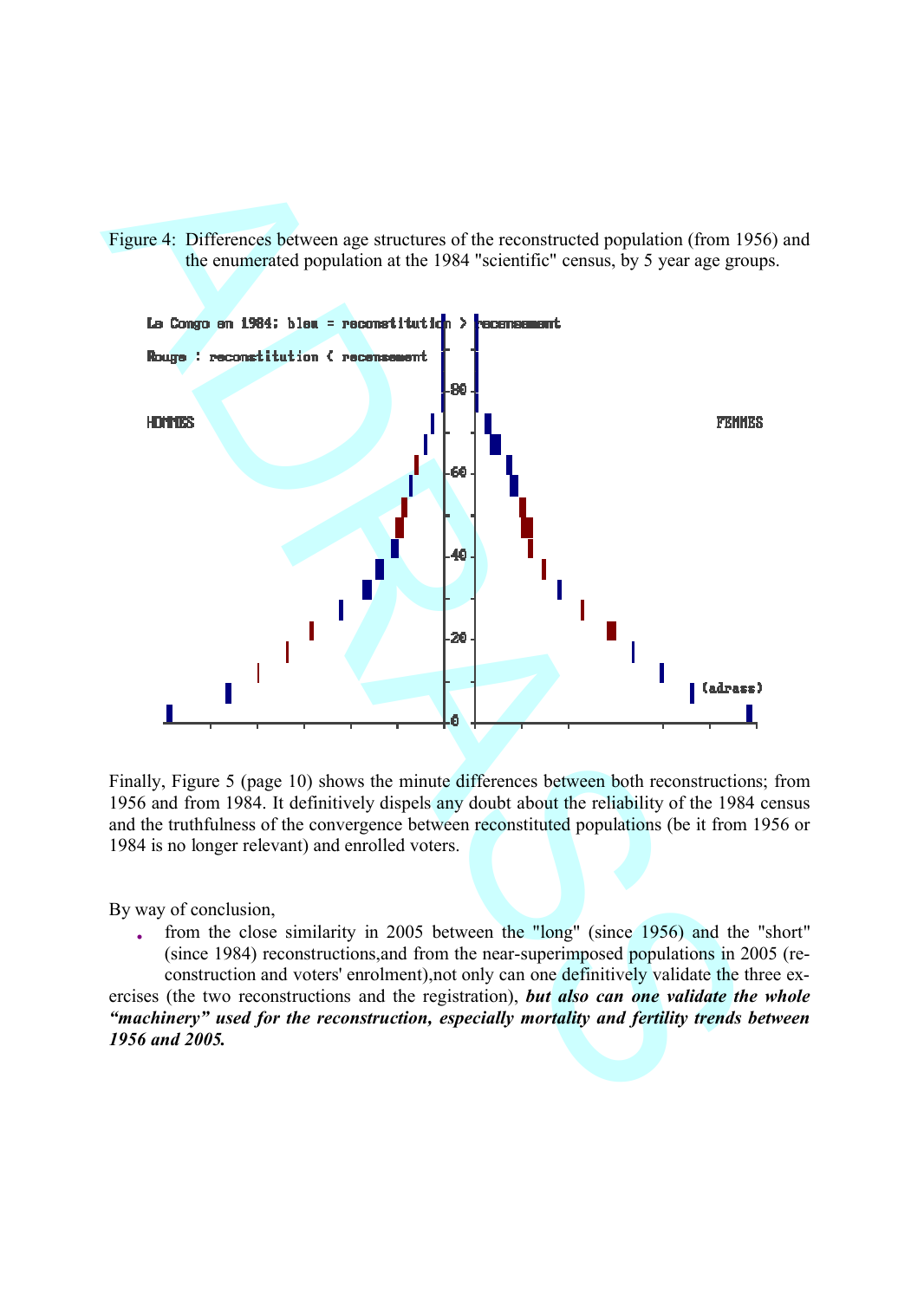Figure 5: Differences between age structures in 2005 of the reconstructed population from 1956 and the reconstructed population from 1984, by 5 year age groups.



We can therefore reliably examine the evolution of life expectancy at birth by sex in the DRC since 1956. That year, these parameters amounted to 40 years for men and 43 for women. As shown in Figure 6 (page 11), life expectancy steadily grew at a moderate pace until 1971 and then faster, but unfortunately only for a few years: by the late 1970s; life expectancy declined as fast as it rose, probably due to the combined effects of the fast-growing HIV/AIDS incidence and the incipient decline of the Mobutu regime. Finally, from the early 1990s, the deterioration continued slowly, so that life expectancies reached in 2005 levels as low as around the time of Independence (1960).

We must bear these mortality curves in mind and place them back in their days. Indeed, an argument used by proponents of the "Four million deaths" statement for justifying these high estimates is: deaths "due to war" mostly resulted from non-military causes, not directly related to the armed conflict; they would rather be consequences of social disorganization, halt of farming, disappearance of health facilities, etc, as a direct result of war. However, the mortality analysis shows that life expectancies started declining sharply twenty years before the conflicts and, moreover, had almost stopped dropping – while not recovering – well before the start of the conflicts. We willingly share the hypothesis of deterioration in the health and nutrition conditions; however, its chronology suggests that it should first be attributed to the deterioration of development caused by the gradual collapse of the regime, both far before the war and more consequential than the conflicts. It is thus out of the question to impute all this evolution to the wars.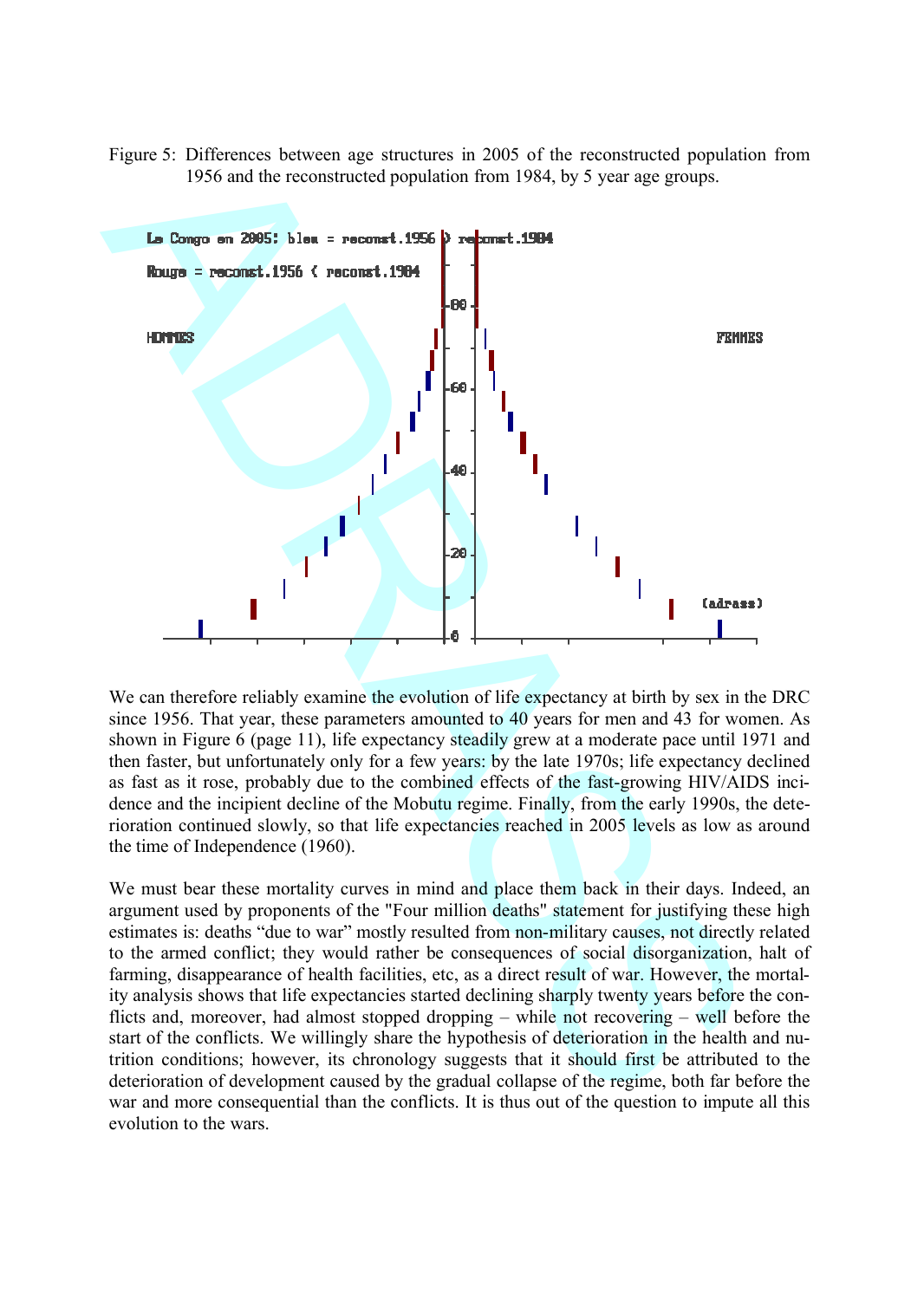Figure 6: Trends in life expectancy in Congo from 1956 to 2005 (from the simulation tool used for the reconstructions)



*In the next paragraphs, we will give no round figures for the number of deaths, in order to keep the greatest possible transparency in our calculations. But it should be clear that we do not claim to produce estimates of the death toll with such accuracy! Besides, we will use round figures for our conclusions.*

*It must be emphasized that the scenarios produced below are all worked out by sex and oneyear age group, and simulated by periods of one year. However, in order to simplify the text – and to abide by the embargo –, we will only release mortality figures (numbers of deaths, life expectancies) with data for both sexes merged.*

#### **5 An indisputable rebuttal of the four million deaths estimate**

Since the reconstruction on the past has been validated, we may also admit that the number of deaths produced by the reconstruction between 1998 and 2004 is acceptable. This number which includes all deaths – stands at 7,679,821!

Let us follow the reasoning of advocates of the "Four million deaths" hypothesis: if there had been no unrest, there would have been four million deaths less than the reconstructed number. We therefore tested various levels of life expectancy (and their associated probabilities of death) able to produce only about  $3,680,000$  deaths (i.e.  $7,679,821 - 4,000,000$  deaths). This result may be obtained using life tables with an  $e_0$  (life expectancy at birth) of 60 years between 1998 and 2004; although this parameter stagnated around 42 years before and after these dates. It is obviously ludicrous from data in Table 1 and Figure 7 (page 12).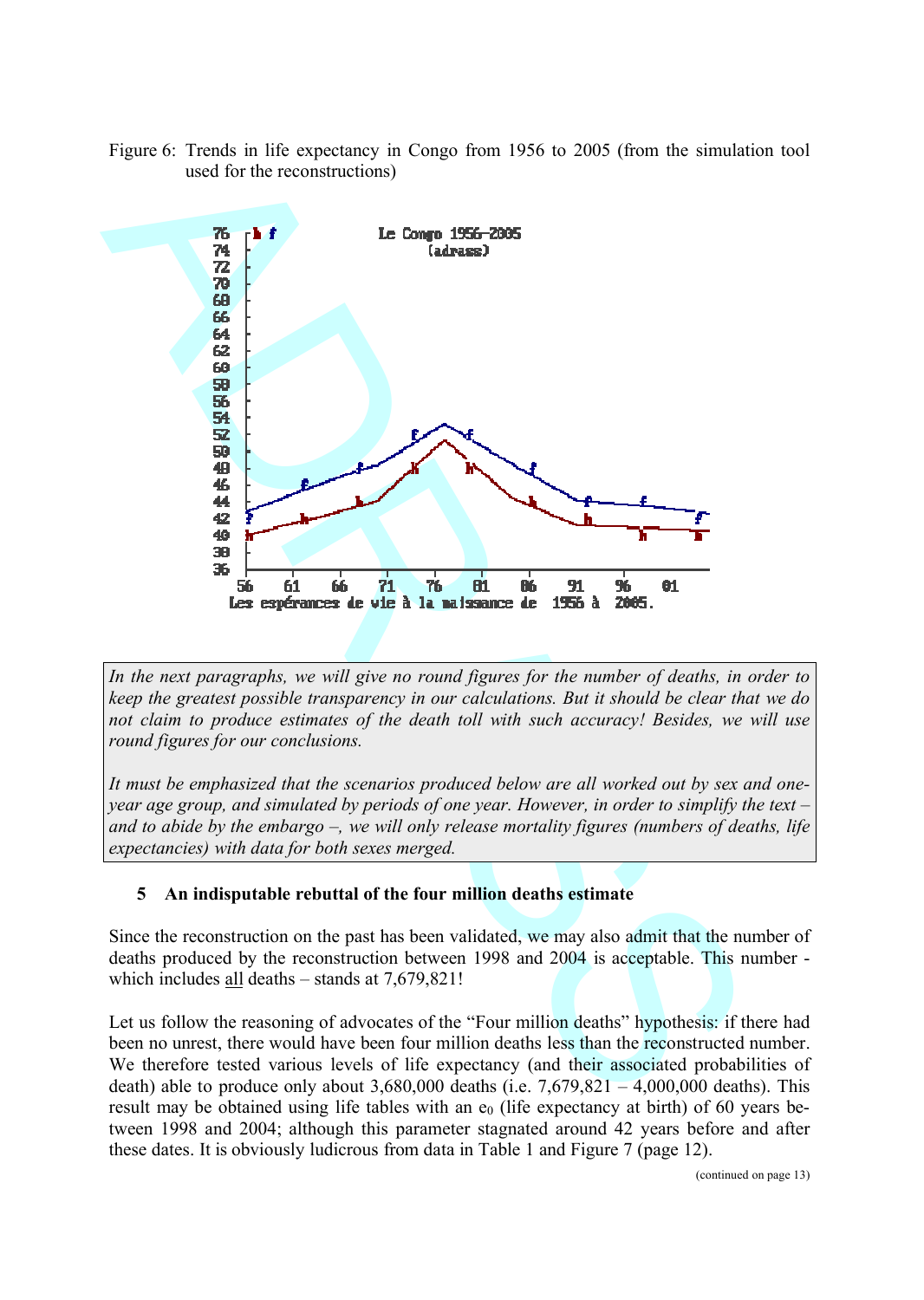| 1984                                                                                             |       |                                                                                           |       |                                                                                                                     |
|--------------------------------------------------------------------------------------------------|-------|-------------------------------------------------------------------------------------------|-------|---------------------------------------------------------------------------------------------------------------------|
|                                                                                                  |       | Reference figures                                                                         |       | "no conflict" (see text)                                                                                            |
|                                                                                                  | 46.69 | 573 484                                                                                   | 46.69 | 573 484                                                                                                             |
| 1985                                                                                             | 46.30 | 601 834                                                                                   | 46.30 | 601 834                                                                                                             |
| 1986                                                                                             | 45.90 | 634 877                                                                                   | 45.90 | 634 877                                                                                                             |
| 1987                                                                                             | 45.50 | 655 429                                                                                   | 45.50 | 655 429                                                                                                             |
| 1988                                                                                             | 45.10 | 682 035                                                                                   | 45.10 | 682 035                                                                                                             |
| 1989                                                                                             | 44.71 | 714 431                                                                                   | 44.71 | 714 431                                                                                                             |
| 1990                                                                                             | 44.31 | 746 063                                                                                   | 44.31 | 746 063                                                                                                             |
| 1991                                                                                             | 43.91 | 783 685                                                                                   | 43.91 | 783 685                                                                                                             |
| 1992                                                                                             | 43.51 | 813 479                                                                                   | 43.51 | 813 479                                                                                                             |
| 1993                                                                                             | 43.36 | 836 733                                                                                   | 43.36 | 836 733                                                                                                             |
| 1994                                                                                             | 43.21 | 867 194                                                                                   | 43.21 | 867 194                                                                                                             |
| 1995                                                                                             | 43.06 | 899 799                                                                                   | 43.06 | 899 799                                                                                                             |
| 1996                                                                                             | 42.91 | 944 313                                                                                   | 42.91 | 944 313                                                                                                             |
| 1997                                                                                             | 42.76 | 970 081                                                                                   | 42.76 | 970 081                                                                                                             |
| 1998                                                                                             | 42.61 | 003 199<br>$\mathbf{1}$                                                                   | 59.99 | 463 667                                                                                                             |
| 1999                                                                                             | 42.47 | 1 038 639                                                                                 | 59.99 | 484 303                                                                                                             |
| 2000                                                                                             | 42.32 | 1 064 297                                                                                 | 59.99 | 500 440                                                                                                             |
| 2001                                                                                             | 42.17 | 1 102 670                                                                                 | 59.99 | 521 760                                                                                                             |
| 2002                                                                                             | 42.02 | 1 125 880                                                                                 | 59.99 | 535 475                                                                                                             |
| 2003                                                                                             | 42.02 | 1 159 307                                                                                 | 59.99 | 557 060                                                                                                             |
| 2004                                                                                             | 42.02 | 1 185 829                                                                                 | 59.99 | 575 620                                                                                                             |
|                                                                                                  |       |                                                                                           |       |                                                                                                                     |
| 2005<br>Figure 7: Life expectancies and annual deaths in the Congo (DRC) following the validated | 42.02 | 1 234 933                                                                                 | 42.02 | 1 349 920                                                                                                           |
| 79<br>$\mathsf{re}\ \mathbf{E}$<br>76<br>74                                                      |       | reconstruction and following the no-conflict hypothesis (ADRASS calculations)<br>(adrass) |       | 1497<br>D d.<br>(x, 1000)<br>1443<br>1389                                                                           |
| 72<br>79<br>68<br>66<br>64<br>62<br>60<br>58<br>56<br>54<br>52<br>50<br>48<br>46<br>44<br>42     |       | b.                                                                                        | D.    | 1335<br>1281<br>1227<br>1173<br>1119<br>1065<br>1011<br>957<br>903<br>849<br>795<br>741<br>687<br>633<br>579<br>525 |

Table 1: Life expectancies and annual deaths in the Congo (DRC) following the validated reconstruction and following the no-conflict hypothesis (ADRASS calculations) Reconstruction

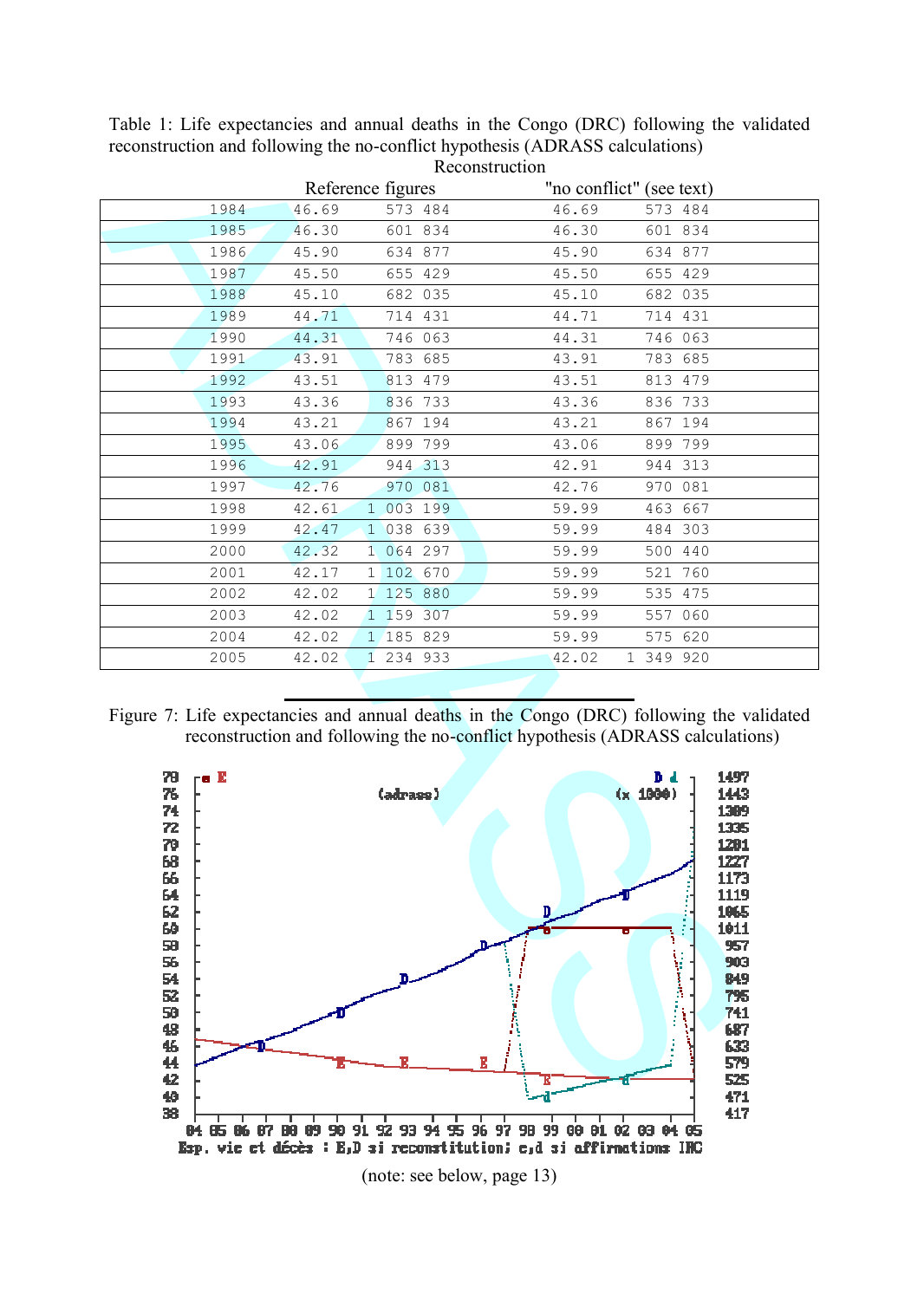Note: the left-hand scale is used for life expectancies (*E* and *e*); the right-hand scale for deaths (*D* and *d*). The results of the base reconstruction are in upper case (*E* and *D*) and the « noconflict » hypothesis in lower case (*e* and *d*). Before and after 1998-2004, curves "*E*" and "*e*" are identical, as are curves "*D*" and "*d*" before 1998; in 2005 however, the mortality calculated for the reconstruction applies again, but to the increased population survivors from the conflict period.

(continued from page 11)

A plausible objection may be formulated: even if the overall death toll between 1984 and 2005 is accepted, maybe were there fewer deaths before 1998 and thus more afterwards. But then life expectancy outside the period 1998-2004 would have been higher, and it would remain the need for a dramatic jump upwards of life expectancy during the period, in order to "absorb" the four million deaths. This "calendar based" objection is in fact unacceptable.

The pointlessness of the assertion that there were four million deaths in the DRC is so glaring that we could stop there, and let its proponents continue in their fantasies …or profitable lies.

However, we will go a step further and attempt a sensible estimate of the number of conflictrelated deaths during these years.

#### **6 A reasonable – yet overestimated – assessment of overmortality due to conflicts between 1998 and 2004**

Note, the left-hand scale is used for life expectancies (*E* and *e*); the right-hand scale for (*D* and *A*). The results of the base reconstruction are in sppe case (*E* and *D*) and if one is the scale of the base reco We think the slow erosion of life expectancy (the  $\alpha E$   $\alpha$  curve in Figure 7) is the most plausible trend. It also incorporates accepted mortality estimates centred on 1982, 1992 and 2002. Then, in order to find an undisputed death toll due to unrest, we built a scenario where life expectancy decrease after 1984 only continued until 1992; afterwards, mortality became constant All you have to do to estimate overmortality is to compare the size of the population during the reconstruction with this scenario of life expectancy decline ceasing in 1992. Doing so, we put the case for the believers in the  $\kappa$  four million deaths  $\kappa$  theory since we are considering the entire period (1992 – 2004) and not only the unrest period (from 1998).

The results are presented in Table 2 and Figure 8 (page 14). The difference between the number of deaths since 1992 is equal to 13,011,420 – 12,605,661, that is **405,759 deaths**. The total population however increases by 446,696 persons in 2005; i.e. the 405,759 spared lives plus additional children born to these survivors.

(continued on page 15)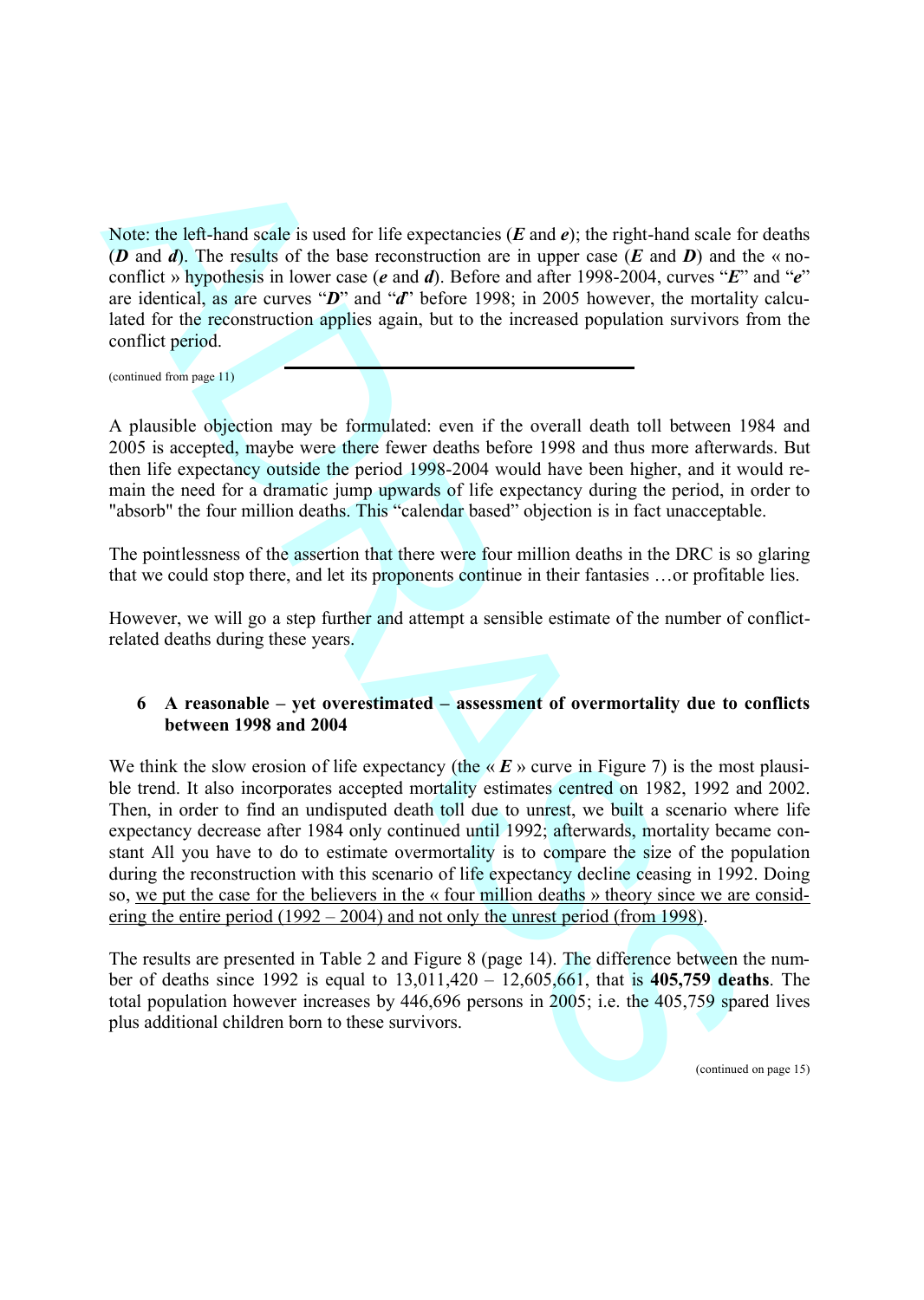Table 2: Life expectancies and annual deaths in the Congo (DRC) following the validated reconstruction and following the scenario of a mortality decline ceasing in 1992 (ADRASS calculations)

|                                                                  |      | Reference figures |           |       | mortality decline ceasing in 1992                                                        |
|------------------------------------------------------------------|------|-------------------|-----------|-------|------------------------------------------------------------------------------------------|
|                                                                  | 1984 | 46.69             | 573,484   | 46.69 | 573,484                                                                                  |
|                                                                  | 1985 | 46.30             | 601,834   | 46.30 | 601,834                                                                                  |
|                                                                  | 1986 | 45.90             | 634,877   | 45.90 | 634,877                                                                                  |
|                                                                  | 1987 | 45.50             | 655,429   | 45.50 | 655,429                                                                                  |
|                                                                  | 1988 | 45.10             | 682,035   | 45.10 | 682,035                                                                                  |
|                                                                  | 1989 | 44.71             | 714,431   | 44.71 | 714,431                                                                                  |
|                                                                  | 1990 | 44.31             | 746,063   | 44.31 | 746,063                                                                                  |
|                                                                  | 1991 | 43.91             | 783,685   | 43.91 | 783,685                                                                                  |
|                                                                  | 1992 | 43.51             | 813,479   | 43.51 | 813, 479                                                                                 |
|                                                                  | 1993 | 43.36             | 836,733   | 43.51 | 831,935                                                                                  |
|                                                                  | 1994 | 43.21             | 867,194   | 43.51 | 857,490                                                                                  |
|                                                                  | 1995 | 43.06             | 899,799   | 43.51 | 885,098                                                                                  |
|                                                                  | 1996 | 42.91             | 944, 313  | 43.51 | 924,166                                                                                  |
|                                                                  | 1997 | 42.76             | 970,081   | 43.51 | 944,511                                                                                  |
|                                                                  | 1998 | 42.61             | 1,003,199 | 43.51 | 971,813                                                                                  |
|                                                                  | 1999 | 42.47             | 1,038,639 | 43.51 | 1,001,111                                                                                |
|                                                                  | 2000 | 42.32             | 1,064,297 | 43.51 | 1,020,949                                                                                |
|                                                                  | 2001 | 42.17             | 1,102,670 | 43.51 | 1,052,789                                                                                |
|                                                                  | 2002 | 42.02             | 1,125,880 | 43.51 | 1,069,957                                                                                |
|                                                                  | 2003 | 42.02             | 1,159,307 | 43.51 | 1,102,992                                                                                |
|                                                                  | 2004 | 42.02             | 1,185,829 | 43.51 | 1, 129, 371                                                                              |
|                                                                  | 2005 | 42.02             | 1,234,933 | 43.51 | 1, 177, 399                                                                              |
|                                                                  |      |                   |           |       | reconstruction and following the scenario of a mortality decline ceasing in 1992 (ADRASS |
| calculations)<br>51.B<br>$ \blacksquare$<br>51.1<br>50.4<br>49.7 |      |                   | (adrass)  |       | 1376<br>D d<br>Cx 1000)<br>1333<br>1290<br>1247                                          |
| 49.0<br>4B.3<br>47.6<br>46.9<br>46.2                             |      |                   |           |       | 1204<br>1161<br>1118<br>1075<br>1032                                                     |
| 45.5<br>44.B<br>44.1<br>43.4                                     |      |                   |           |       | 989<br>946<br>903<br>860                                                                 |
| 42.7<br>42.0<br>41.3<br>40.6<br>39.9                             |      |                   |           |       | 817<br>774<br>731<br>688<br>645                                                          |



(note: see below, page 15)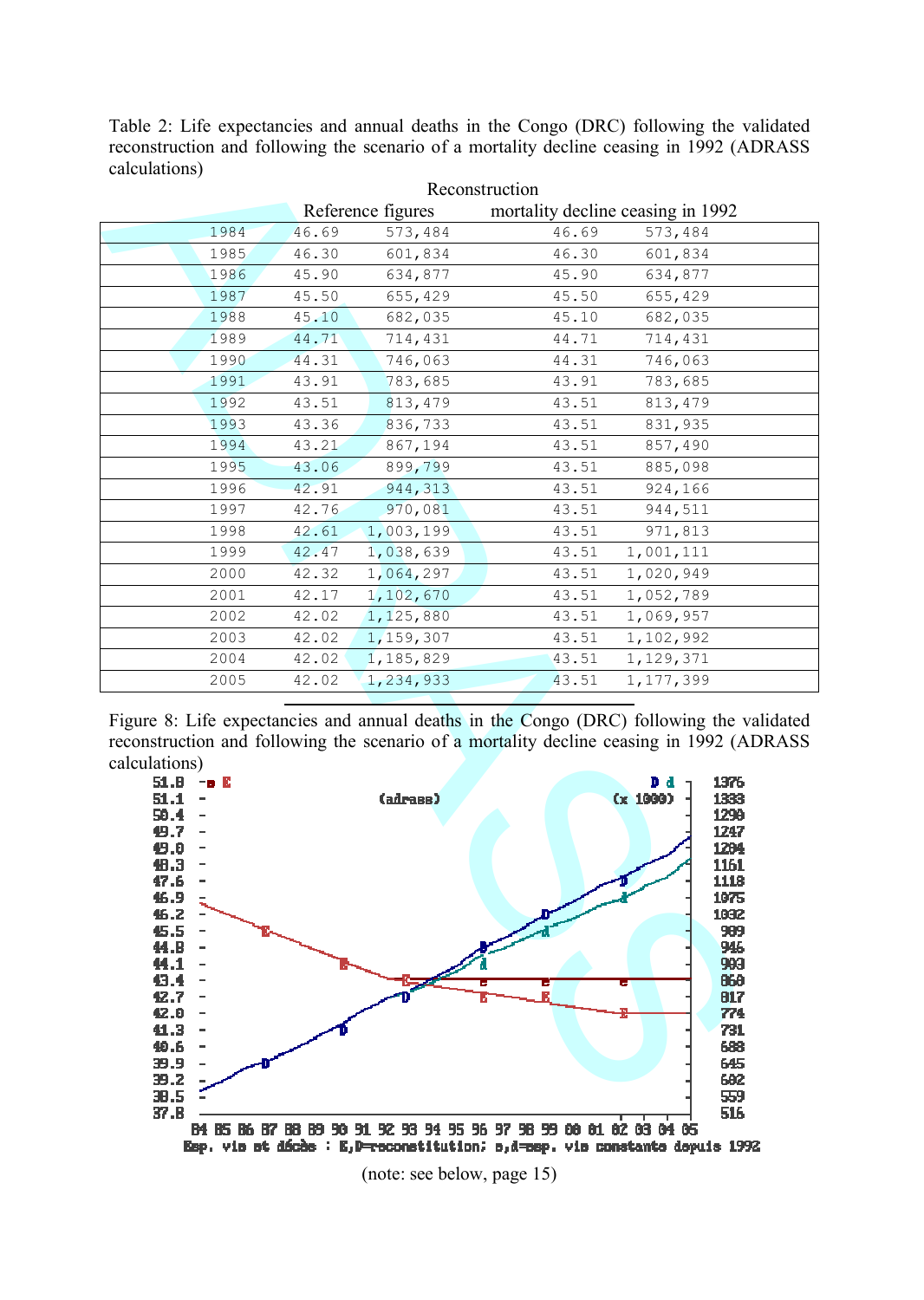Note: the left-hand scale is used for life expectancies (*E* and *e*); the right-hand scale for deaths (*D* and *d*). The results of the base reconstruction are in upper case (*E* and *D*) and the  $\ll$  no mortality decline after 1992 » scenario in lower case (*e* and *d*). Before 1992, curves "*D*" and "*d*" as well as curves "*E*" and "*e*" are identical by assumption.

(continued from page 13)

Up to now, we calculated as accurately as possible a reconstruction by sex and age of the population of Congolese nationals, between 1984 and 2005. As shown above, this reconstruction and voter registration are cross-validated. By comparison with a plausible though conservative estimate of mortality without unrest, we find excess of 405,759 deaths. This number should however be adjusted in two ways:

- Firstly, this death toll is clearly overestimated, since the whole country thus the whole population – was not involved in the conflicts during the 1998-2004 period; one can therefore not blame wars for the deaths in other regions, rather due to the gradual collapse of a dictatorship on the wane. We may agree that Kinshasa, and the Lower Congo and Bandundu provinces were unaffected by unrest, while the whole of northeastern provinces – North Kivu, South Kivu, Maniema and Eastern Province – were entirely hit (although this is grossly actually exaggerated), and that half of the population of Kasai, Equator and Katanga provinces were affected ; it means that conflicts struck a part of the territory corresponding to 45% of the Congolese population. Proportionately, conflict-related deaths should thus be estimated to 45 percent of the excess death toll, i.e. **182,592** persons.
- normalny declines the 1902 seconds in boot cases (a negle that the particle and the specific and the specific and the specific and the specific and the specific and the specific and the specific and the specific and the s Secondly, all calculations were made on the population of Congolese nationals. Foreigners represented 5% of the population in 1984, but they increased in number over the last two decades, almost exclusively because of immigration in the eastern provinces. Let us then admit some « hard-line » hypotheses: foreigners would now account for 10% of the population (a really maximal proportion) and they would be exclusively concentrated in unrest areas. From mere arithmetic, the 10 percent of foreigners in the total population amount to 22 percent of the 45% share of the population living in conflict areas. Based on the above hard-line hypotheses, the maximum number of deaths would therefore be increased by a factor of 1.22 and stand at a total of **222,762** deaths. Considering however that our calculations start in 1992, and not in 1998, we may consider that conflict-related deaths stand at a rounded **TWO HUNDRED THOUSAND** persons**.**

Of course one may just agree with the initial estimate of four hundred thousand deaths for the whole country, but refuse to accept their relatively even distribution over the territory, rather considering they are concentrated in the eastern part of the country, hit by unrest ; therefore, the weight of 45% would no more be supported. This objection would neglect that life expectancies were decreasing in every province; this trend is validated by the correlation between reconstruction and voters' registration in each province.

On the contrary, one should rather consider that the declining life expectancies into the provinces outside the troubled areas support the idea that deaths in the whole Congo – thus even in the east of the country – are more the result of a decaying Mobutu regime than of the war in the east and its consequences. A conflict-related death toll under two hundred thousand would therefore be possible! We do however not want to weaken our analysis with such considerations that are difficult to quantify.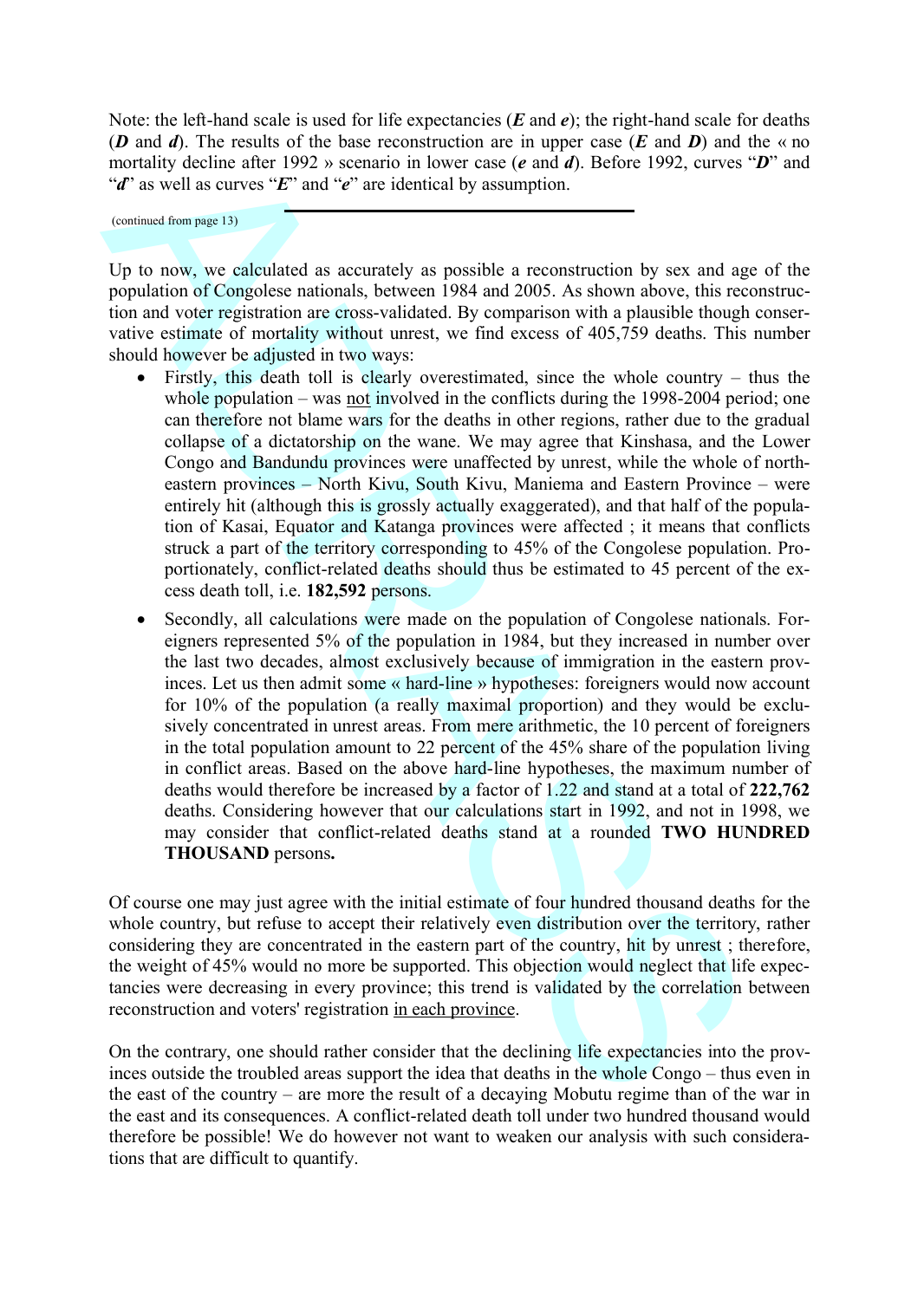

As a first conclusion: a sound understanding of the dynamics of population evolution in the Congo allows to use only pure quantitative (mathematical) methods backed by robustly validated observation data ; this approach makes possible to completely reject the wild assertion that the unrest in the Congo have caused four million or more deaths – unfortunately, a worldwide repeated assertion.

Indisputably, there is an absolute human tragedy in the DRC, but it is only very partly due to the wars of 1998-2004 as we have just demonstrated. In fact, the Congolese are suffering mostly from consequences of the calamitous management of the country by Marshal Mobutu's regime. One might wonder why, in the past, the international community did not express a stronger revulsion at the deteriorating standards of living by most of the Congolese people. Perhaps was it more necessary to support  $a \ll a$  in the Cold War context prevailing at that time?

Moreover, one might wonder whether the  $\kappa$  four million dead in the DRC  $\kappa$  assertion is the result of a simple – but glaring – misjudgement or whether it serves the interest of countries, organizations or other hidden forces.

As a first conclusion: a sound understanding of the dynamics of population coolition<br>Congo allows to use only pure quantitative, trainivendently methods that<br>dated observation data; this approach makes possible to complic Finally, we must strongly emphasize that our work is not meant to trivialize the abject conditions in which the Congolese people are living. However, it was deemed necessary to provide scientifically defendable estimates, to fight against the tendency to exaggerate the number of victims. Our work does not deny the abysmal living conditions of the Congolese people but indicates that the obvious quagmire in which stays the country is not primarily due to foreign interventions – of course to be blamed. Moreover, we came to consider that this situation is unfortunately not unique: it may even appear there were more deaths in Somalia or in Darfur, given the population « at risk »: the most basic senses of justice and compassion should not be diverted from these people because of distortions in the appraisal of tragedies.

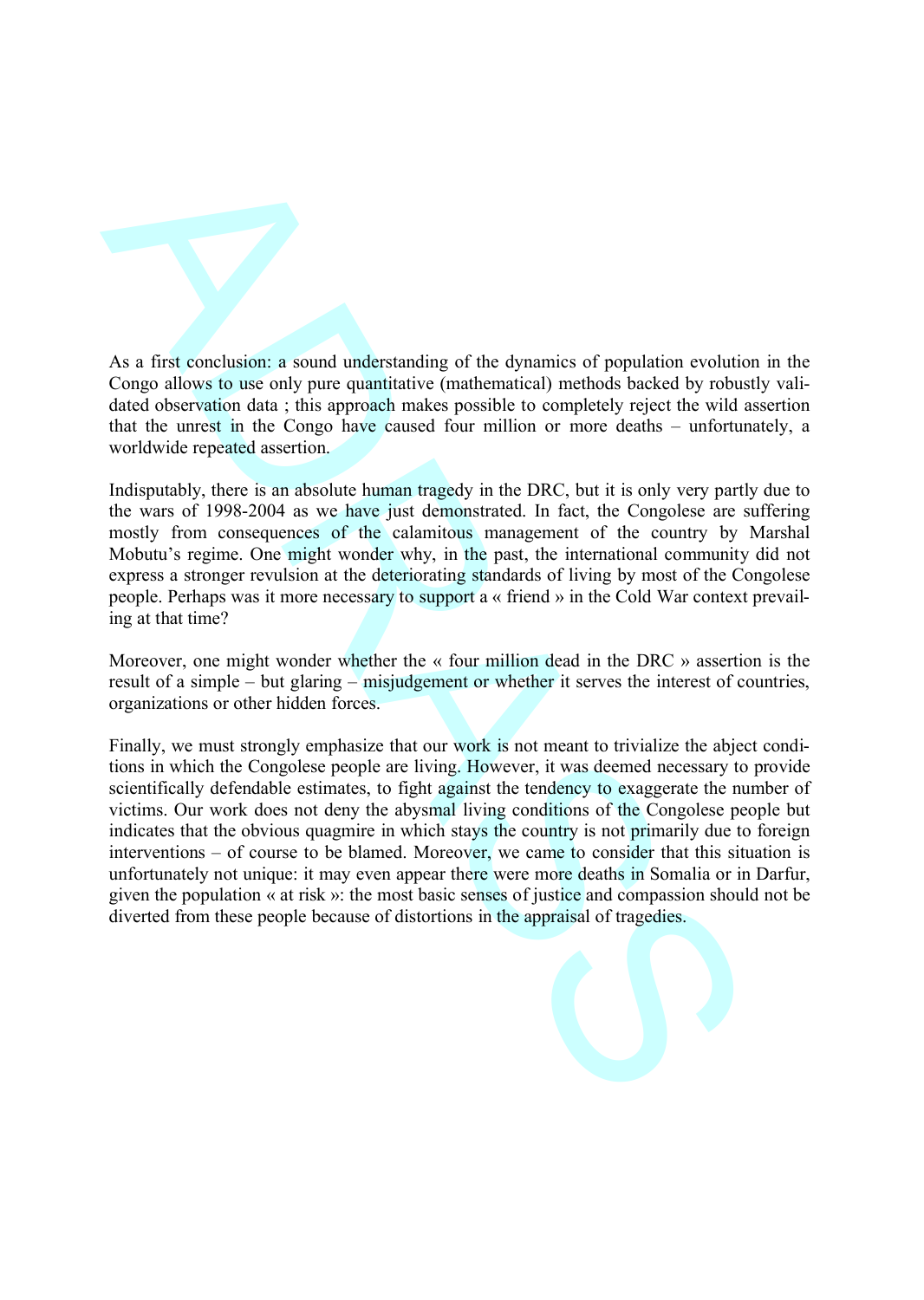# **Appendix: Reappraisal of the non-existence of four (or six?) million of war casualties in DRC, 1998-2004: some more evidence (April 2009)**

In the document, we have indisputably shown the demographic impossibility of a death toll as high as several million people only due to the direct and indirect consequences of unrest during the 1998-2004 period. Our analysis used comparisons between the reconstructed actual population of the country and an hypothetic reconstruction of the same population, but where mortality did no more increase (as it actually did), considering that the excess number of deaths between both reconstructions would be imputed to unrest, at least in the affected provinces. We even took a chance to overestimate this mortality, by beginning in 199**2** – instead of 199**8** – the hypothetic period of steady mortality. As a result, the correct death toll is around 200,000 victims attributable to wars (calculated from a robust estimate of 400,000 excess deaths amongst the Congolese population of the whole country).

After several productive discussions with experts in demography or in epidemiology, we got from Mrs Prof. D. G. Sapir (Research Centre in Epidemiology of Disasters, Catholic University of Louvain) the idea to test two additional hypotheses. The results shown below strongly suggest that DRC probably lost millions of people during the last two decades of the century. But these deaths should primarily be imputed to the long decay of the global situation of Zaire during most of the Marshal Mobutu's regime and not much to the invasion of DRC by Rwandan and Ugandan troops – there are enough other good reasons to blame it.

Appendix: Reappraisal of the non-existence of four (or six?) million on<br>
casualties in DRC, 1998-2004: some more evidence (April 2009)<br>
In the document, we have indigited given the demographic impossibility of a definitio Let us remind that we reconstructed the yearly evolution of the Congolese population from 1956, making it totally compatible with the censuses of 1970 and 1984 and with voter's enrolment in 2005; the laws of mathematical demography indicates that the fine tuning of such a reconstruction, using detailed fertility, mortality and migration indicators (also accepted by most of experts in population of DRC), leads to a cross-validation of both structure and movement estimates, including population size. Consequently, we have to admit that life expectancies were at their highest near the end of the '70s (most likely around 1977). As soon as 1984, mortality indicators had risen back to their estimated level around 1970. Both additional simulations below test the hypothesis of a complete freeze of mortality evolution, either in its better year (1977) or in the last year with an indisputable structure (1984), so showing the impact of decaying conditions after the year of freezing the evolution until 2005 (see table on page 18).

For people eager to make international comparisons, let us stress that maintaining the 1977 life expectancy, i.e. 52.0 year, would have placed the country ahead of at least twenty-one other countries from Sub-Saharan Africa in 2005!